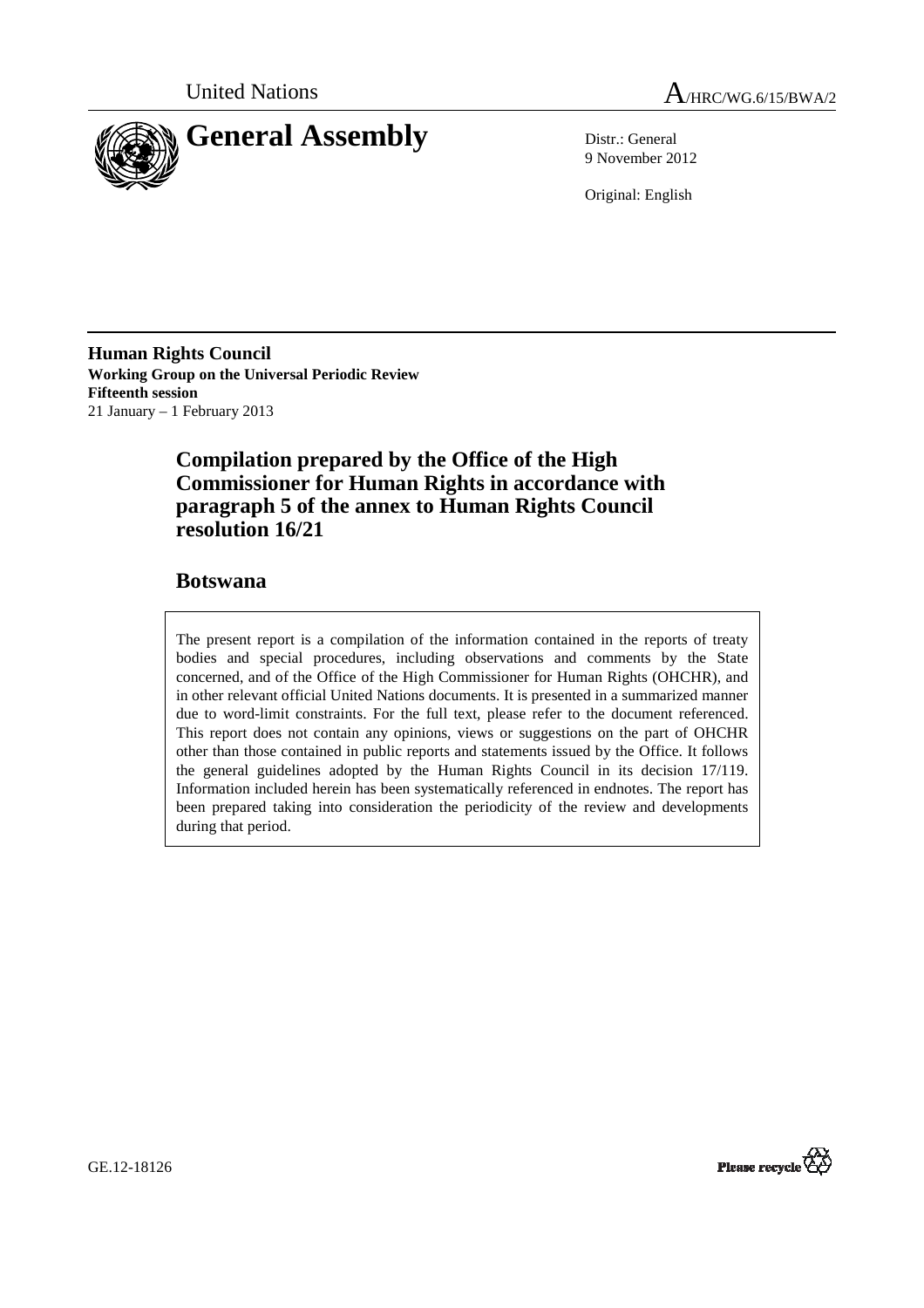# **I. Background and framework**

# **A. Scope of international obligations**<sup>1</sup>

 **International human rights treaties**<sup>2</sup>

|                                                                       | Status during previous cycle                                     | Action after review | Not ratified/not accepted |
|-----------------------------------------------------------------------|------------------------------------------------------------------|---------------------|---------------------------|
| Ratification,<br>accession or<br>succession                           | <b>ICERD</b> (1974)                                              |                     | <b>ICESCR</b>             |
|                                                                       | <b>ICCPR (2000)</b>                                              |                     | <b>ICCPR-OP2</b>          |
|                                                                       | <b>CEDAW</b> (1996)                                              |                     | OP-CAT                    |
|                                                                       | CAT (2000)                                                       |                     | <b>ICRMW</b>              |
|                                                                       | CRC (1995)                                                       |                     | <b>CRPD</b>               |
|                                                                       | <b>OP-CRC-AC (2004)</b>                                          |                     | <b>CPED</b>               |
|                                                                       | OP-CRC-SC (2003)                                                 |                     |                           |
| Reservations,<br>declarations<br>and/or<br>understandings             | <b>ICCPR</b><br>(Reservations, arts. 7 and<br>13, para. 2, 2000) |                     |                           |
|                                                                       | <b>CAT</b><br>(Reservation, art.1, 2000)                         |                     |                           |
|                                                                       | <b>CRC</b><br>(Reservation, art.1, 1995)                         |                     |                           |
| Complaint<br>procedures,<br>inquiry and<br>urgent action <sup>3</sup> | OP-CEDAW,                                                        |                     | ICERD, art. 14            |
|                                                                       | art. 8 (2007)<br>CAT,<br>art. 20 (2000)                          |                     | <b>OP-ICESCR</b>          |
|                                                                       |                                                                  |                     | ICCPR, art. 41            |
|                                                                       |                                                                  |                     | <b>ICCPR-OP1</b>          |
|                                                                       |                                                                  |                     | CAT, arts. 21 and 22      |
|                                                                       |                                                                  |                     | OP-CRC-IC                 |
|                                                                       |                                                                  |                     | ICRMW, OP-CRPD,           |
|                                                                       |                                                                  |                     | <b>CPED</b>               |

1. In 2010, the Committee on the Elimination of Discrimination against Women (CEDAW) encouraged Botswana to ratify ICESCR; ICRMW; CPED; and CRPD.<sup>4</sup>

2. In 2011, the Human Rights Committee (HR Committee) expressed its regret that Botswana had not taken measures with regard to the withdrawal of its reservations to articles 7 and 12 of ICCPR.<sup>5</sup>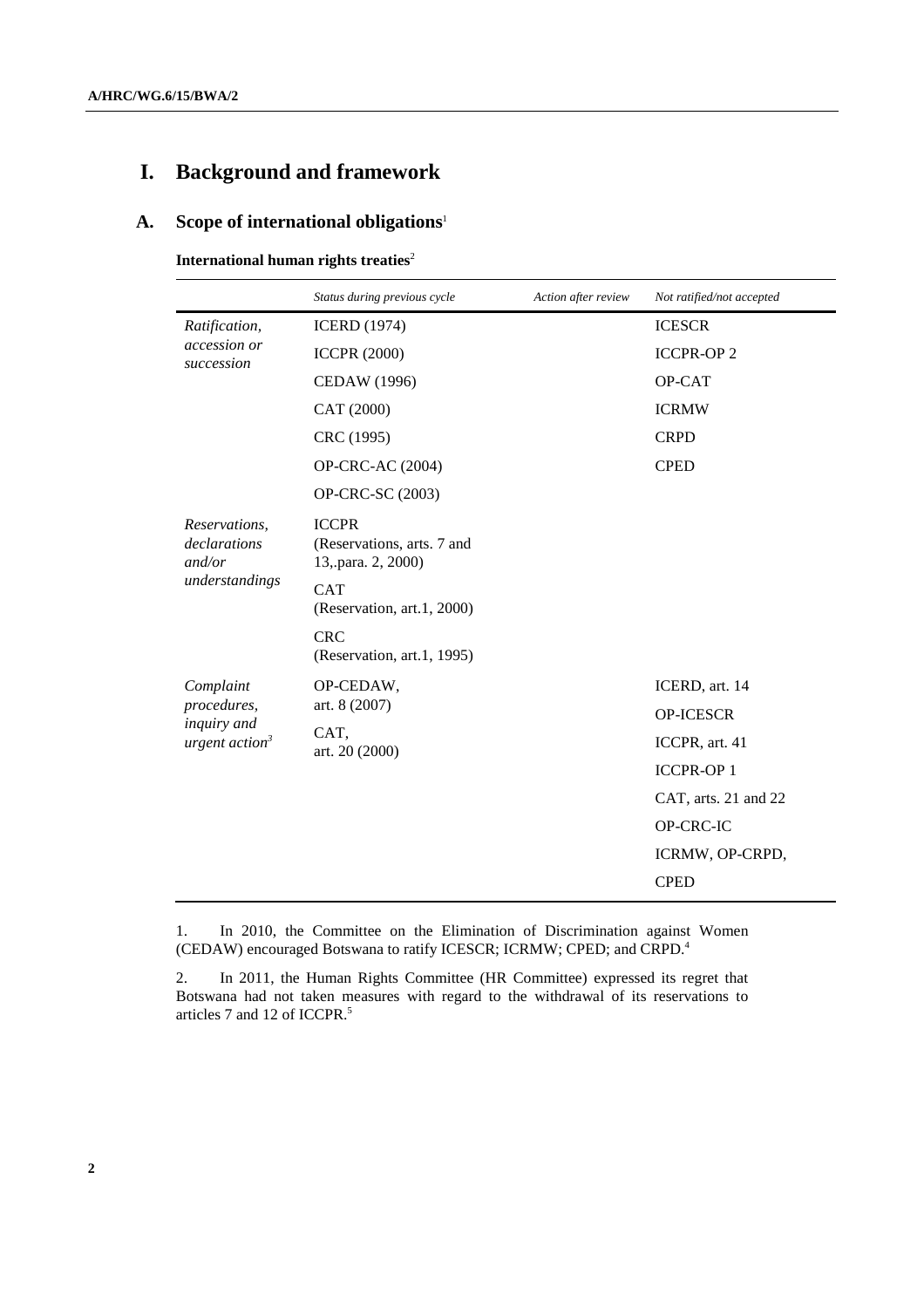|                                                           | Status during previous cycle                                                             | Action after review      | Not ratified                                                       |
|-----------------------------------------------------------|------------------------------------------------------------------------------------------|--------------------------|--------------------------------------------------------------------|
| <i>Ratification,</i><br><i>accession or</i><br>succession | Rome Statute of the<br>International Criminal Court                                      |                          | Convention on the<br><b>Prevention and Punishment</b>              |
|                                                           | Palermo Protocol <sup>6</sup>                                                            | of the Crime of Genocide |                                                                    |
|                                                           | Conventions on refugees and<br>stateless persons <sup>7</sup>                            |                          | $\mathbf{H}.\mathbf{O}$<br>Conventions Nos. 169 and<br>$189^{10}$  |
|                                                           | Geneva Conventions of 12<br>August 1949 and Additional<br>Protocols thereto <sup>8</sup> |                          | <b>UNESCO</b> Convention<br>against Discrimination in<br>Education |
|                                                           | <b>ILO</b> fundamental<br>conventions <sup>9</sup>                                       |                          |                                                                    |

### **Other main relevant international instruments**

# **B. Constitutional and legislative framework**

3. CEDAW expressed concerned that Botswana had not incorporated the Convention into its domestic law.<sup>11</sup>

4. CEDAW expressed concern that a definition of discrimination against women in accordance with article 1 of the Convention was not incorporated in Botswana's Constitution or in its legislation. It called on Botswana to incorporate this definition which encompassed direct and indirect discrimination.<sup>12</sup>

# **C. Institutional and human rights infrastructure and policy measures**

5. CEDAW noted that although Botswana accepted the recommendation, made during its universal periodic review, to establish an independent national human rights institution, this institution was yet to be established. It recommended that Botswana establish an independent national human rights institution in accordance with the Paris Principles.<sup>13</sup>

6. CEDAW noted with concern that the Women's Affairs Department located within the Ministry of Labour and Home Affairs did not have the authority or capacity to effectively promote implementation of the Convention, as well as to support gender mainstreaming across all levels of Government. It also noted with concern that there was a lack of awareness about the importance of national machinery for the realization of equality between women and men, and a lack of political will to develop the institutional capacity of this national machinery. It called on Botswana to strengthen this national machinery, providing it with authority, decision-making power, and human and financial resources.<sup>14</sup>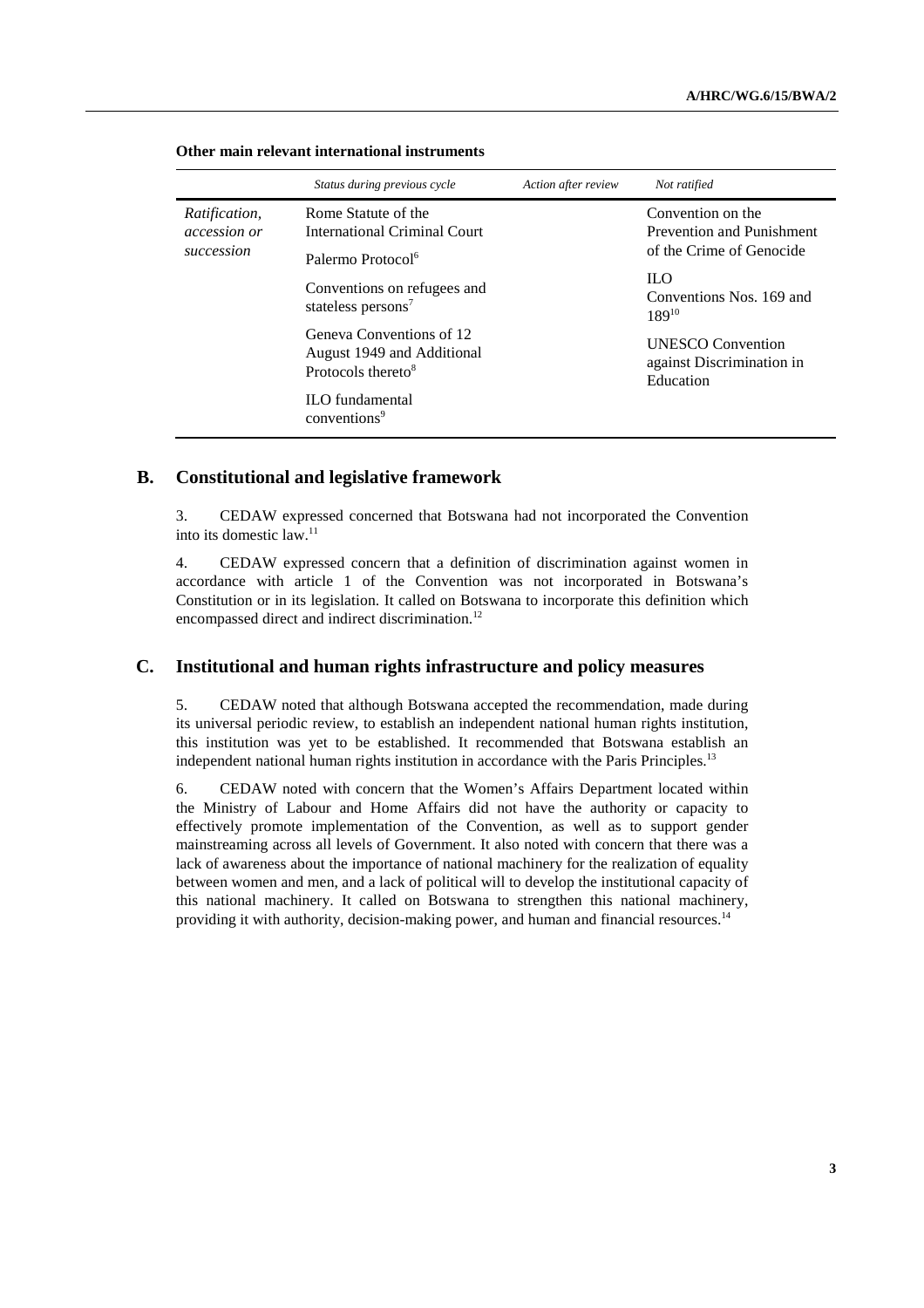# **II. Cooperation with human rights mechanisms**

# **A.** Cooperation with treaty bodies<sup>15</sup>

#### **1. Reporting status**

| Treaty body            | Concluding<br>observations<br>included in<br>previous review | Latest report<br>submitted<br>since previous<br>review | Latest<br>concluding<br>observations | Reporting status                                                                          |
|------------------------|--------------------------------------------------------------|--------------------------------------------------------|--------------------------------------|-------------------------------------------------------------------------------------------|
| <b>CERD</b>            | March 2006                                                   |                                                        |                                      | Seventeenth and eighteenth<br>reports overdue since 2009                                  |
| <b>HR</b><br>Committee | March 2008                                                   |                                                        |                                      | Second report overdue since<br>March 2012                                                 |
| <b>CEDAW</b>           |                                                              | 2008                                                   | Jan. 2010                            | Fourth report due in 2014                                                                 |
| <b>CAT</b>             |                                                              |                                                        |                                      | Initial report overdue since 2001                                                         |
| <b>CRC</b>             | Oct. 2004                                                    |                                                        |                                      | Second and third reports overdue<br>since $2007$ .                                        |
|                        |                                                              |                                                        |                                      | Initial OP-CRC-SC and OP-<br>CRC-AC reports overdue since<br>2005 and 2006, respectively. |

7. In 2006, the Committee on the Elimination of Racial Discrimination (CERD) expressed concern that residents of the Central Kalahari Game Reserve (CKGR) were forcefully removed through measures such as the termination of basic and essential services in the CKGR, the dismantling of existing infrastructures, the confiscation of livestock, the harassment and ill-treatment of some residents by police and wildlife officers, the prohibition of hunting and the restrictions on freedom of movement inside the CKGR. CERD recommended that Botswana pay particular attention to the close cultural ties that bound the San/Barsawa to their ancestral land; protect the economic activities of San/Barsawa; study all possible alternatives of their relocation; and seek prior, free and informed consent of the persons and groups concerned.<sup>16</sup> In 2006, the High Court of Botswana ruled that the eviction of the San/Barsawa was unlawful, and unconstitutional.<sup>17</sup>

8. In 2010, CERD considered, under its early warning and urgent action procedure, the situation of San/Basarwa indigenous peoples reportedly forced out of their traditional lands in the CKGR. It expressed its concern in a letter to Botswana in relation to the alleged lack of implementation of the decision by the High Court of Botswana. It requested Botswana to submit comprehensive information on the situation of the San/Basarwa indigenous peoples; on the implementation of the decision of the High Court;<sup>18</sup> and on measures taken to implement CERD's previous recommendations on the matter.<sup>19</sup>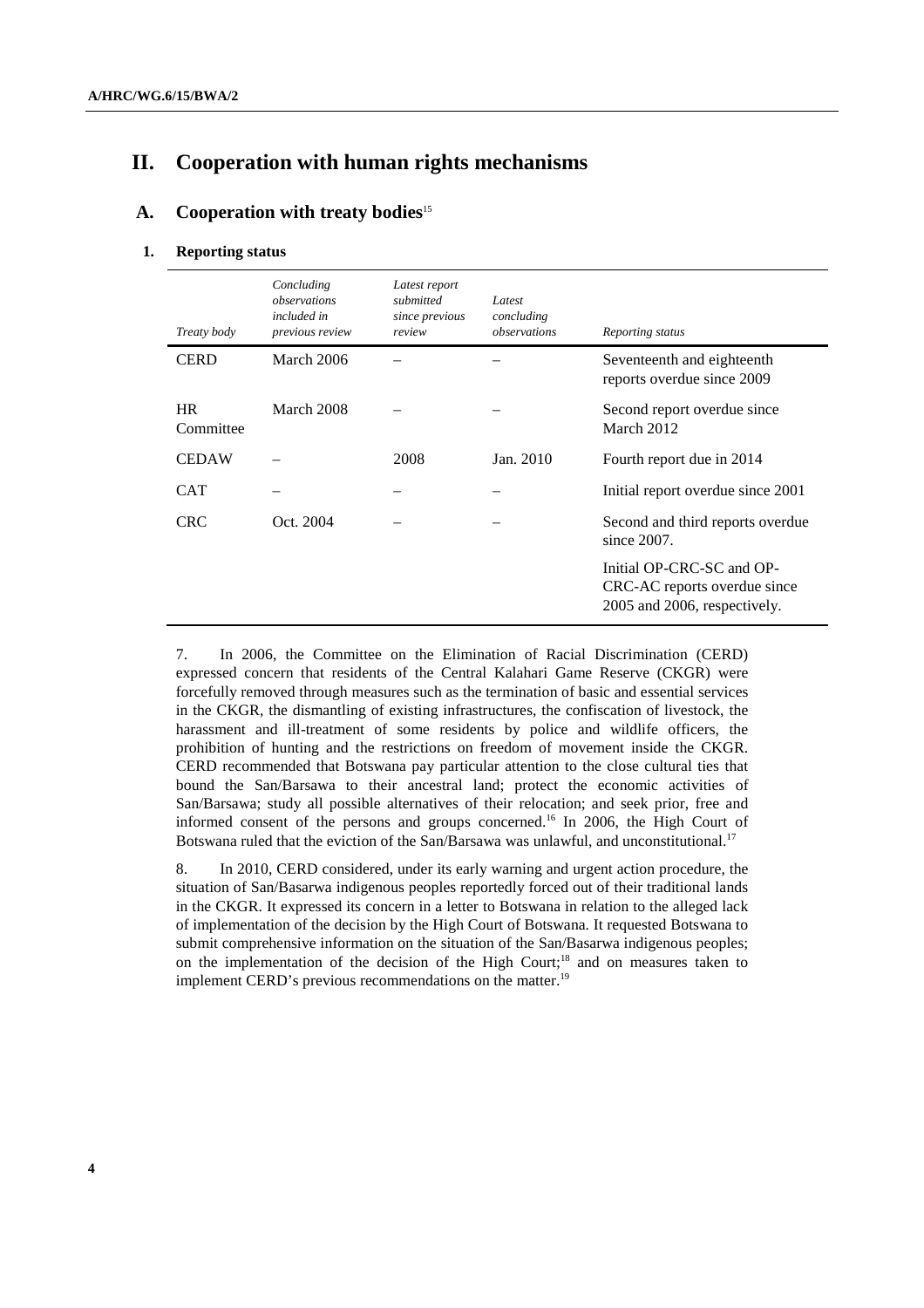### **2. Responses to specific follow-up requests by treaty bodies**

| Treaty body            | Due in       | Subject matter                                                                                                                                                                                                | Submitted in |
|------------------------|--------------|---------------------------------------------------------------------------------------------------------------------------------------------------------------------------------------------------------------|--------------|
| <b>CERD</b>            | 2007         | Discriminatory character of the Chieftainship<br>Act: lack of consultation with residents of<br>the CKGR; education barriers for children<br>from non-Tswana tribes; refugees and access<br>to HIV therapies. |              |
| <b>HR</b><br>Committee | 2009<br>2011 | Precedence of constitutional law over<br>customary law; death penalty; reservations to<br>arts. 7 and 12; and prison overcrowding.<br>Dialogue ongoing. $^{20}$                                               | 2011         |
| <b>CEDAW</b>           | 2012         | Domestication of the Convention; and<br>violations of women's rights.                                                                                                                                         |              |

#### **Concluding observations**

9. In 2011, the HR Committee noted, within the framework of the follow-up to previous recommendations, that the information provided by Botswana<sup>21</sup> was incomplete. It requested additional and more specific information on the measures with regard to informing the population on the precedence of constitutional law over customary laws and practices, the number of death sentences imposed by the courts, the criteria followed by the courts in extending the remand for a person charged with a criminal offence, the existing formal structures to ensure compliance with international standards on the treatment of prisoners, the number of charges against officers regarding ill-treatment of prisoners, and the measures taken to reduce the prison population.<sup>22</sup>

# **B. Cooperation with special procedures<sup>23</sup>**

|                                                              | Status during previous cycle                                                                             | Current status                                                  |
|--------------------------------------------------------------|----------------------------------------------------------------------------------------------------------|-----------------------------------------------------------------|
| <i>Standing invitation</i>                                   | N <sub>0</sub>                                                                                           | No.                                                             |
| Visits undertaken                                            | Education - visit from 26 September to<br>4 October 2005                                                 | Indigenous peoples<br>$(19 \text{ to } 27 \text{ March } 2009)$ |
| Visits agreed to in<br>principle                             |                                                                                                          | Water and sanitation                                            |
| Responses to letters<br>of allegations and<br>urgent appeals | During the period under review, one communication was sent, to which the<br>Government provided a reply. |                                                                 |

# **C. Cooperation with the Office of the High Commissioner for Human Rights**

10. Botswana contributed financially to the Office of the United Nations High Commissioner for Human Rights (OHCHR) in 2011.24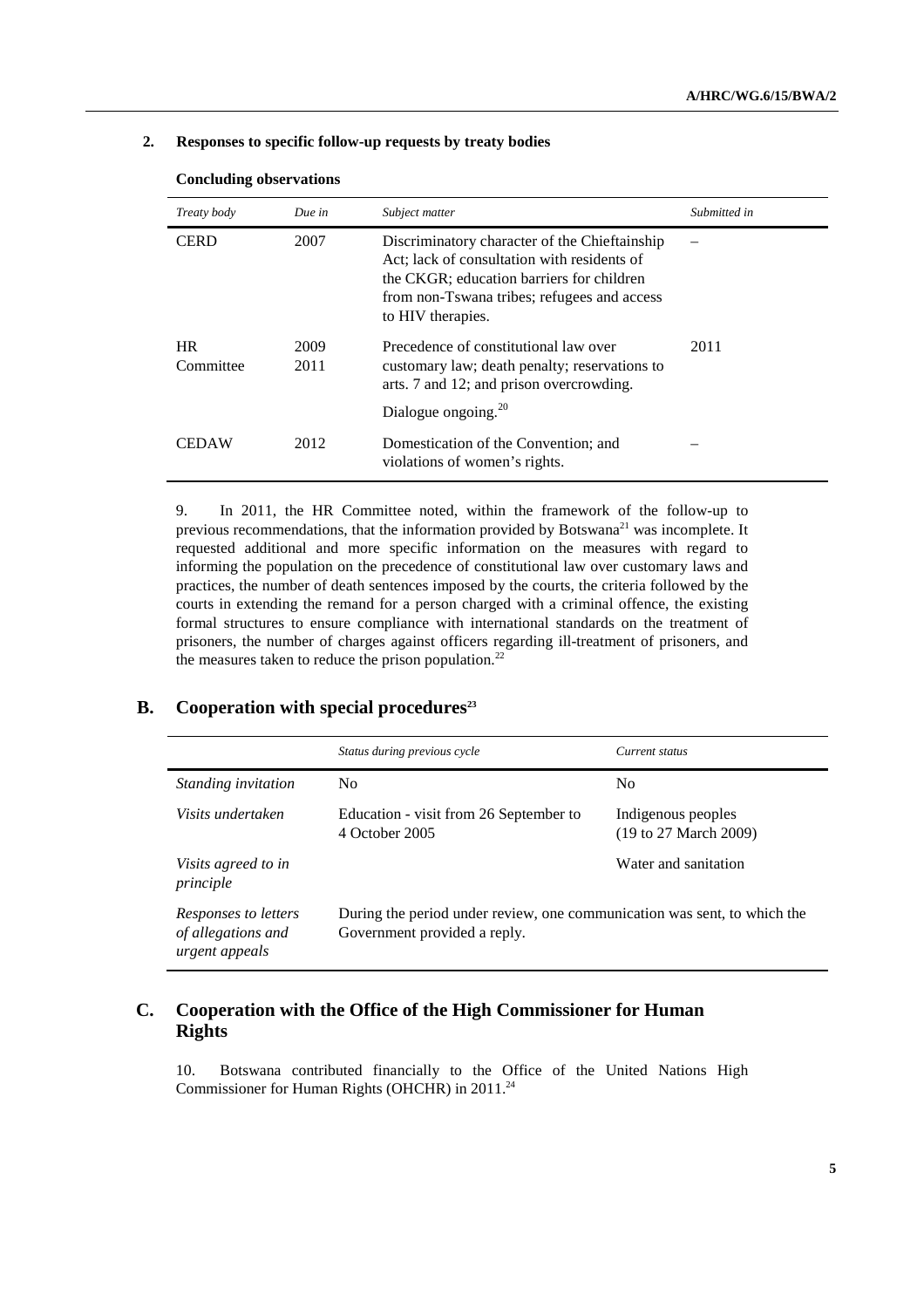# **III. Implementation of international human rights obligations, taking into account applicable international humanitarian law**

### **A. Equality and non-discrimination**

11. CEDAW expressed concern about the patriarchal attitudes and deep-rooted stereotypes with regard to the roles and responsibilities of women, which perpetuated their subordination within the family and society; and the entrenched harmful traditional and cultural norms and practices. It urged Botswana to modify or eliminate such negative cultural practices and stereotypes.<sup>25</sup>

12. CEDAW expressed concern that section 15(4) of the Constitution exempted adoption, marriage, divorce, burial and devolution of property on death and other matters of personal law from the constitutional provision of non-discrimination. It urged Botswana to repeal this provision.<sup>26</sup>

13. CEDAW noted Botswana's insufficient understanding of the purpose and need for special measures in accordance with article 4, paragraph 1, of the Convention It recommended that Botswana use temporary special measures to achieve substantive equality for women.<sup>27</sup>

14. The Special Rapporteur on the situation of human rights and fundamental freedoms of indigenous peoples recommended that in the design and execution of development programmes, the special needs of indigenous women and children be identified and given priority, and practices that discriminate against indigenous women be targeted and eliminated.<sup>28</sup>

15. The Special Rapporteur also recommended that all Government programmes be reviewed and reformed, as needed, to ensure that they do not discriminate against particular groups, but rather accommodate and strengthen cultural diversity and adhere to the United Nations Declaration on the Rights of Indigenous Peoples.<sup>29</sup>

### **B. Right to life, liberty and security of the person**

16. In 2008, HR Committee regretted that Botswana remained committed to retaining the death penalty and noted with concern the practice of the secrecy of execution dates, and the fact that the body of the executed person was not returned to the family for burial.<sup>30</sup> In 2011, with-in the framework of the follow up procedure, the HR Committee expressed its regret that Botswana had not taken any measures regarding the return of bodies of executed persons to their respective families for private burial.<sup>31</sup>

17. In 2011, UNICEF stated that three out of every five women were subjected to gender-based violence. Battery, rape and murder continued to be serious problems with few signs of abating. $32$ 

18. CEDAW expressed concern about violence against women and girls, including domestic violence<sup>33</sup> while noting the Domestic Violence Act (2008). It urged Botswana to enact specific legislation on domestic violence to ensure that violence against women and girls constituted a criminal offence, that victims have access to immediate means of redress and protection; and that alleged perpetrators were prosecuted. It recommended training, particularly for law enforcement personnel and health service providers; and provision of counselling services for victims.<sup>34</sup>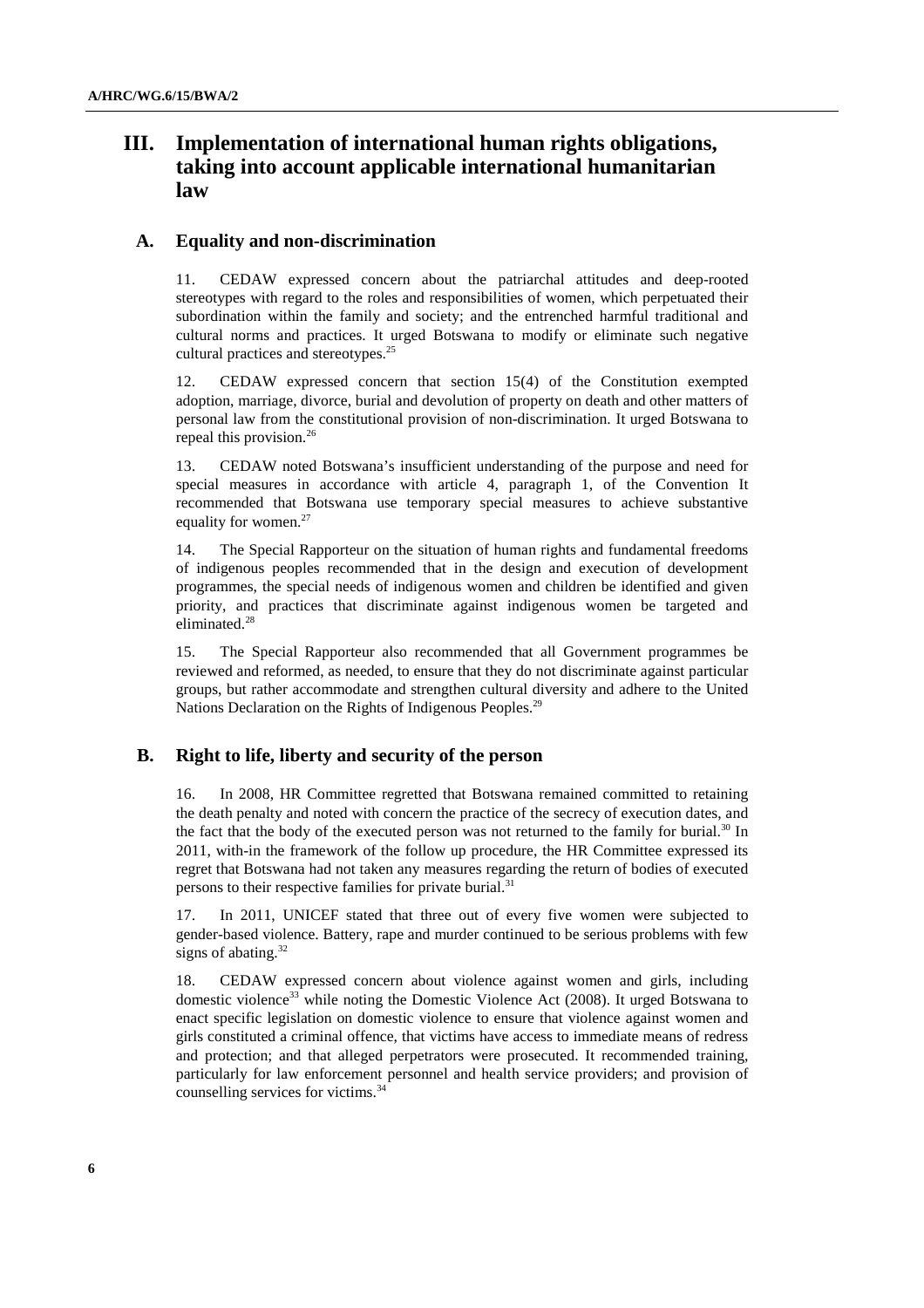19 CEDAW expressed alarm at the high number of girls suffering sexual abuse and harassment by teachers, as well as the high number of girls who suffered sexual harassment and violence on their way to school. It called on Botswana to provide safe transportation to and from school and a safe educational environment free from discrimination and violence. It also called on Botswana to strengthen awareness-raising and training of school officials and students, to ensure that alleged perpetrators of sexual abuse and harassment were prosecuted.<sup>35</sup>

20. CEDAW expressed concern that corporal punishment was accepted in school and home settings, and recommended that Botswana explicitly prohibit corporal punishment in all settings.<sup>36</sup>

21. CEDAW expressed concern with regard to the exploitation of prostitutes and the lack of information in relation to measures taken to address this issue. It was also concerned that women and girls were engaging in prostitution as a result of poverty. It urged Botswana to facilitate the reintegration of prostitutes into society and to provide them with rehabilitation and economic empowerment programmes.<sup>37</sup>

22. In 2012, the Committee of Experts on the Application of Conventions and Recommendations (ILO Committee of Experts) urged Botswana to strengthen its efforts to provide the necessary and appropriate direct assistance for the removal of child victims of commercial sexual exploitation and to ensure their rehabilitation and social integration, including through poverty reduction measures.<sup>38</sup>

### **C. Administration of justice and the rule of law**

23. CEDAW urged Botswana to raise awareness of the precedence of constitutional law over customary laws and practices, to bring the procedures of customary courts in line with those of statutory courts and to ensure that customary court decisions were appealable to statutory courts.<sup>39</sup>

24. CEDAW expressed concern about the lack of awareness of the Convention and its Optional Protocol, particularly among the judiciary and other law enforcement officials.<sup>40</sup>

25. CEDAW was concerned that women's ability to exercise their right to access to justice was limited, $41$  and that most women were subjected to the jurisdiction of traditional courts that apply customary law.<sup>42</sup> It was also concerned that women were not aware of their rights and they lacked the capacity to claim their rights, and urged Botswana to put in place measures to ensure women's access to the civil courts.<sup>43</sup> CEDAW requested the removal of impediments women may face in gaining access to justice, the provision of legal aid services, and the dissemination of information on ways to utilize available legal remedies against discrimination.<sup>44</sup>

### **D. Right to marriage and family life**

26. CEDAW expressed concern at the unequal status of women in marriage and family owing to customary and traditional practices. It noted with concern that the Abolition of Marital Power Act (giving both partners in common-law marriage equal powers in the family), the amendment to the Deeds Registry Act (enabling women to register immovable property in their own names), the Matrimonial Causes Act Cap 29:6 (regulating matters pertaining to divorce, judicial separation and other incidental matters), and the Marriage Act Cap 29:01 (regulating the registration of marriage and setting 18 years as minimum age for both boys and girls to marry) did not apply to customary and religious marriages, in light of section 15 (4) of the Constitution.<sup>45</sup> CEDAW urged Botswana to extend the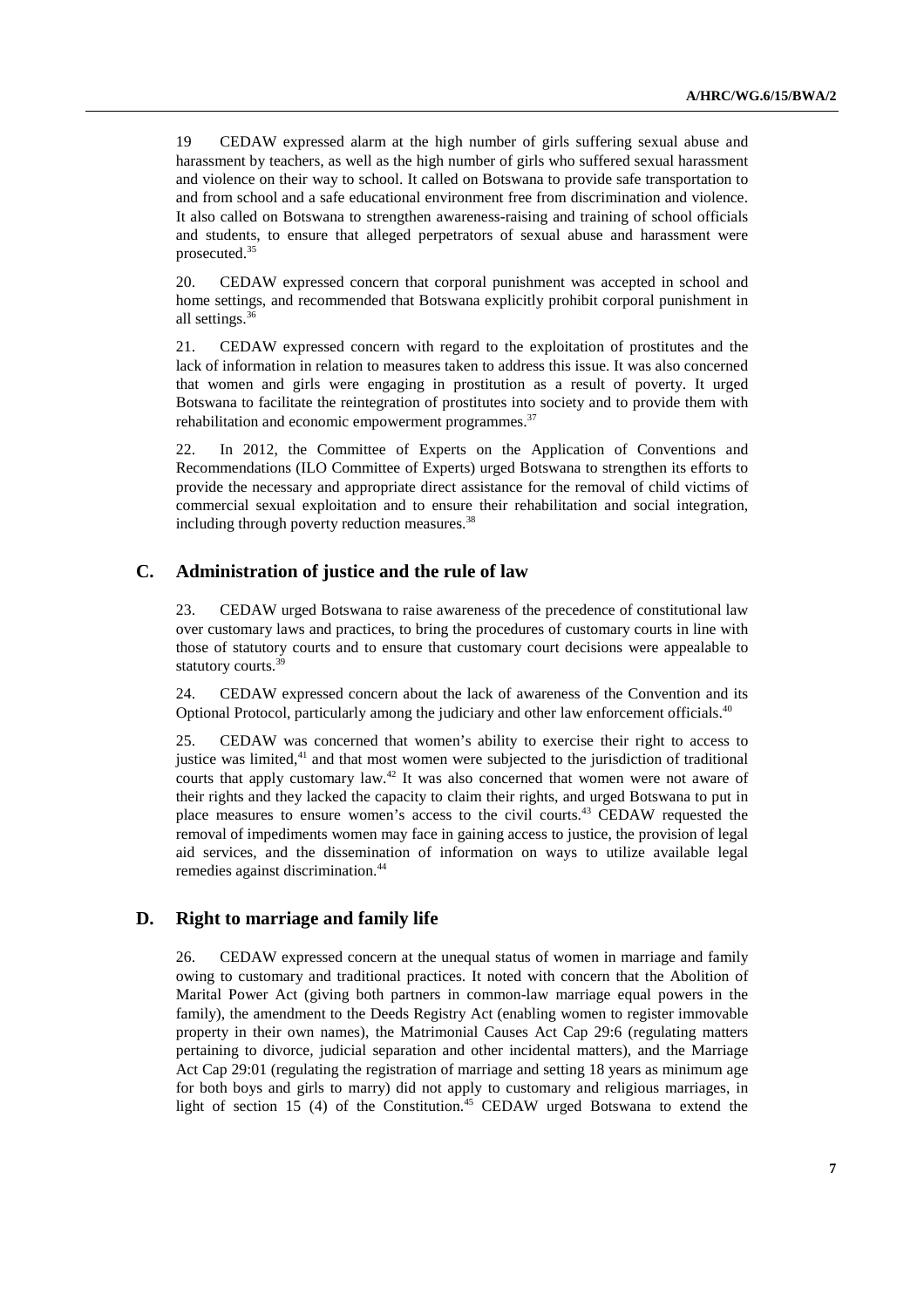aforementioned laws to customary and religious marriages so as to address entrenched customary laws which impair gender equality and lend to gender discrimination in the family.<sup>46</sup>

### **E. Right to participate in public and political life**

27. CEDAW was concerned about the underrepresentation of women in political and public life and encouraged Botswana to increase the number of women in decision-making positions. It recommended accelerating women's equal participation in public and political life at all levels, implementing awareness raising programmes, and highlighting the importance of women's full and equal participation.<sup>47</sup>

28. The Special Rapporteur on the situation of human rights and fundamental freedoms of indigenous peoples noted that indigenous peoples or tribes that were ethnically distinct from the majority Tswana tribes were underrepresented in legislative and administrative institutions, and recommended that affirmative measures be further developed and implemented, in consultation with the affected peoples, to enhance representation by minority indigenous groups at all levels and in all institutions of Government.<sup>48</sup>

#### **F. Right to work and to just and favourable conditions of work**

29. CEDAW expressed concern that the principle of equal remuneration for work of equal value was yet to be reflected in the Employment Act and that the non-discrimination clause applied only with respect to termination of employment. It also expressed concern at the fact that legal provisions governing maternity benefits in the public sector did not apply in the private sector and there were no laws to address sexual harassment. It called on Botswana to review its Employment Act with the view to including the principle of equal remuneration for work of equal value and to extend the prohibition of discrimination; to pay particular attention to the condition of women workers in the informal sector; to establish a monitoring and regulatory mechanism on employment issues and practices in the private sector; to ensure that the private sector apply legal provisions governing maternity benefits; and to adopt legislation on sexual harassment applicable in both the public and private sectors.<sup>49</sup>

30. The ILO Committee of Experts reiterated its earlier call to Botswana to amend relevant labour legislation, in particular: section 48B(1) of the Trade Unions and Employers Organisations (Amendments), 2003 Act (TUEO Act) which granted certain facilities, including access to the employer's premises for the holding of meeting or representing workers, only to unions representing at least one third of the employees in an enterprise; section 10 of the TUEO Act, so as to afford organizations the opportunity to rectify the absence of some of the formal registration requirements stipulated in that section; and sections 9(1)(b), 13 and 14 of the Trade Disputes Act, which empower the Commissioner to refer a dispute in essential services to arbitration, or to the Industrial Court for determination.<sup>50</sup>

31. The ILO Committee of Experts referred to article 4, paragraph 1 of ILO Convention No. 182 and urged Botswana to pursue its efforts to ensure the adoption, in the near future, of a list identifying those types of hazardous work prohibited to persons under the 18 years of age.<sup>51</sup>

## **G. Right to social security and to an adequate standard of living**

32. UNICEF stated that poverty in Botswana remained persistently high for a country of upper middle income status. The dynamics of poverty were changing with its decline in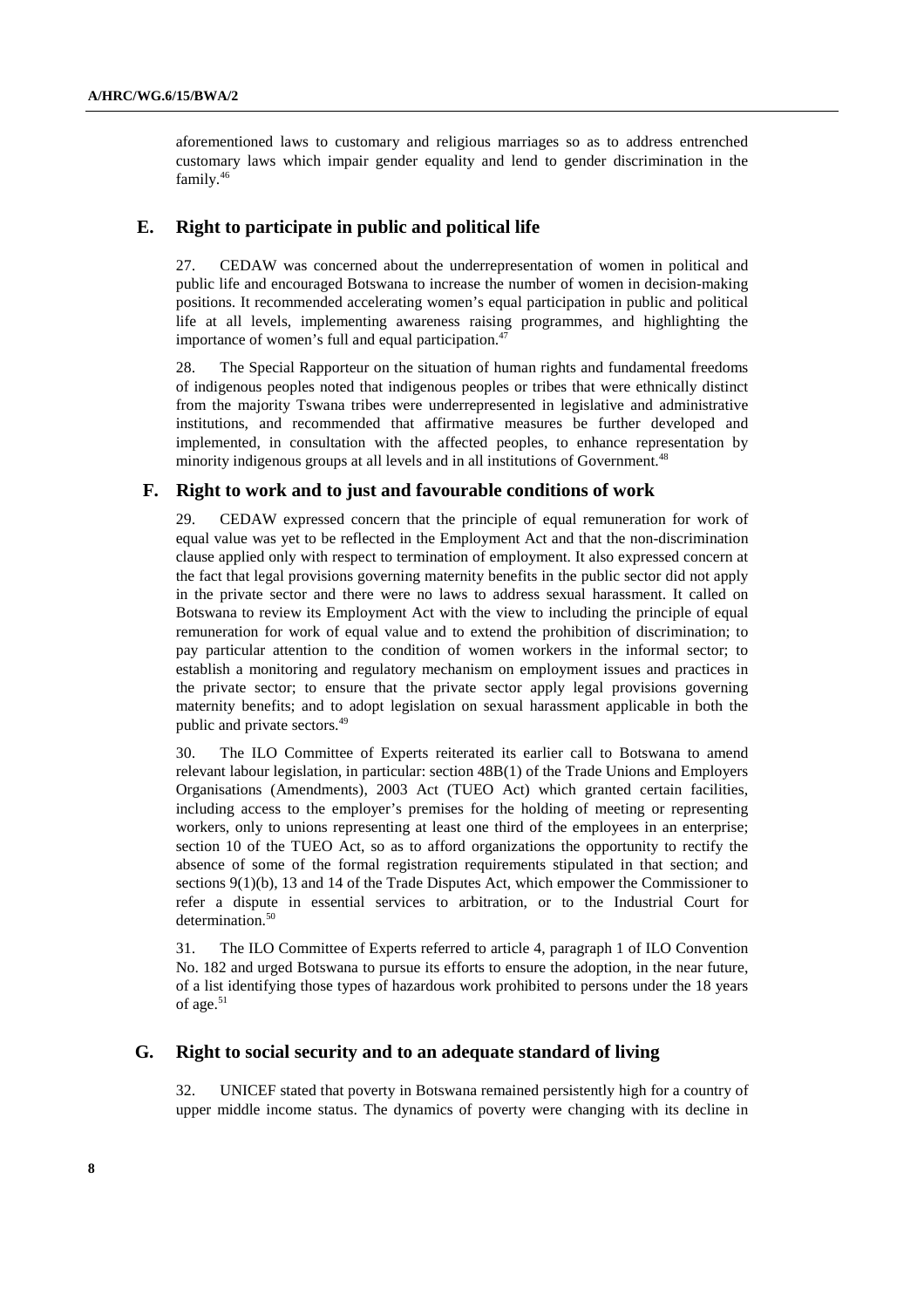rural areas and increase in urban areas. Referring to Millennium Development Goal 1 on the eradication of extreme poverty and hunger, UNICEF indicated that Botswana was likely to meet the target to half the proportion of people whose income is less than a dollar day.<sup>52</sup>

33. UNICEF stated that the 2009/2010 Botswana Core Welfare Indicator Survey revealed that unemployment was highest among those between the ages of 15 and 19 years at the rate of 41 per cent and those between the ages of 20 to 24 years at 34 per cent.<sup>53</sup>

34. CEDAW was concerned that widespread poverty among women and poor socioeconomic conditions were among the causes of discrimination against women and violation of women's human rights.<sup>54</sup>

35. CEDAW was concerned about rural women and women-heads of households in view of their precarious living conditions. It regretted that Botswana's efforts to develop strategies for poverty reduction and promotion of income-generating activities did not focus on women. It urged Botswana to promote gender equality in its national development plans and policies, pay special attention to the needs of rural women and women heads of households, ensuring that they participate in decision-making processes and have full access to justice, education, health services and credit facilities; and eliminate all forms of discrimination against women with respect to ownership and inheritance of land.<sup>55</sup>

36. UNICEF stated that the vulnerability of orphans and other vulnerable children including children living in remote areas, child labourers, children on the street, children in child-headed households, children in conflict with the law, and children with disabilities, was exacerbated by a lack of opportunity, space and voice of participation in society that left them open to greater instances of neglect, violence, exploitation, exposure to HIV and sexual and other forms of abuse.<sup>56</sup>

# **H. Right to health**

37. UNICEF stated that Botswana's progress towards achieving those Millennium Development Goals that related to health remained limited and the country was unlikely to meet its targets on infant and under-five mortality.<sup>57</sup> It also stated that Diarrhoea, pneumonia, septicaemia, dehydration and HIV and AIDS were the top five causes of death of children under the age of five years,<sup>58</sup> and that together these diseases caused more than half of the deaths of children under the age of five.<sup>59</sup>

38. UNICEF stated that progress towards the achievement of the target to reduce, by half, underweight prevalence among children under the age of five years by 2015 would not be met. There was a distinct need for more attention to be provided to children in the lowest quintiles, female headed households, and districts that consistently registered the poorest nutritional indicators. It also stated that with sub-optimal feeding practices for infant and young children, urgent attention was needed to improve infant and young child feeding interventions to mitigate poor nutritional status. $60$ 

39. CEDAW was concerned that the maternal mortality rate remained high; and that no strategies for its reduction had been developed. It was also concerned at the lack of information about access to reproductive health-care services for vulnerable groups of women, particularly in rural areas, the extent and consequences of illegal and unsafe abortions, the rate of teenage pregnancy, and the services and counselling for women suffering from mental health problems. It called on Botswana to put in place a data collection system for effective policy development on women's health, with special attention to the prevention of sexually transmitted diseases and teenage pregnancy; and the effective implementation of the provisions on legal abortion. $61$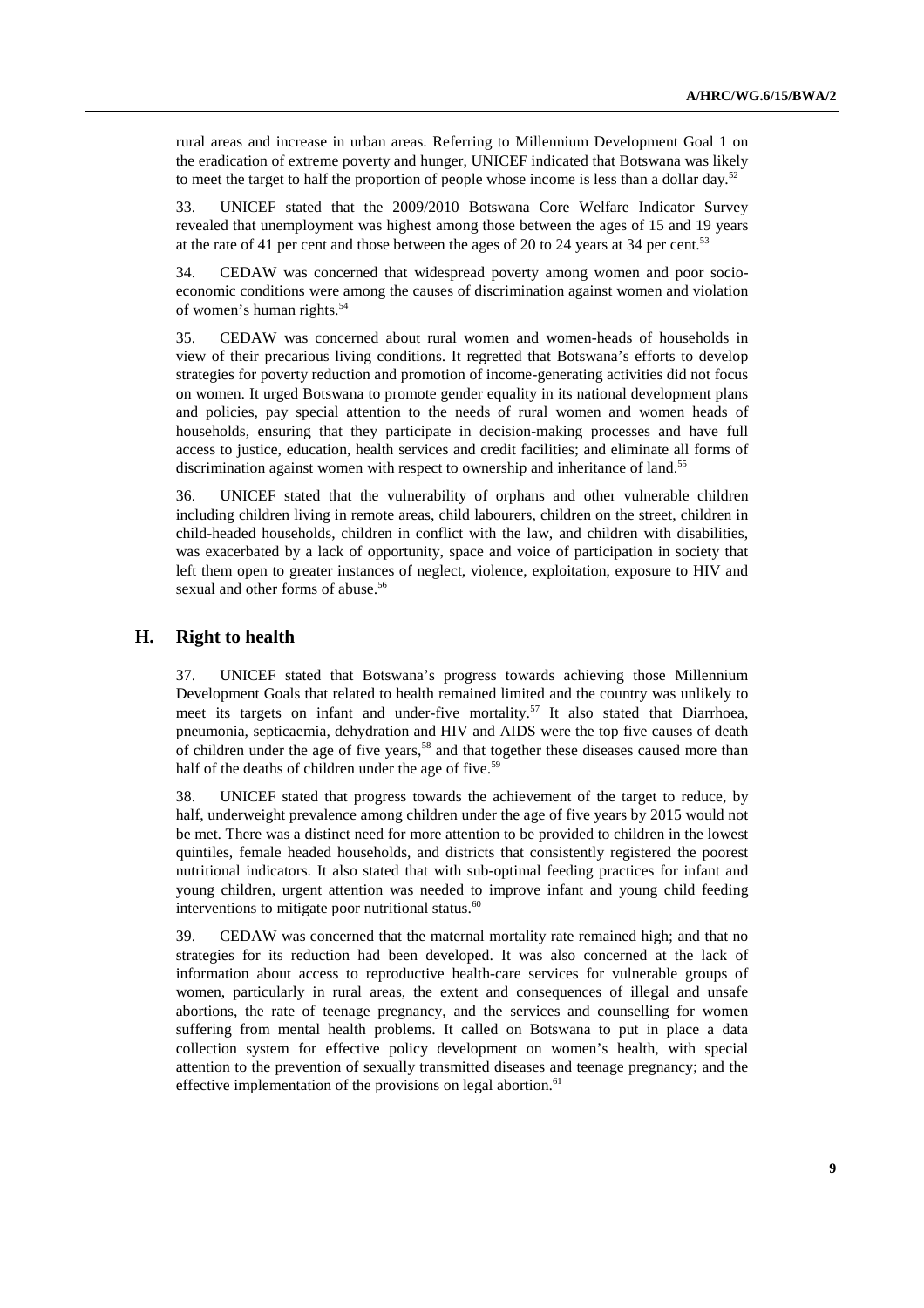40. CEDAW was concerned that Botswana faced a serious HIV/AIDS epidemic, especially among young women, as well as by the number of child-headed households of orphans of the HIV/AIDS crisis. It recommended that Botswana address the impact of HIV/AIDS on women and girls, and that it include a gender perspective in its policies and programmes on HIV/AIDS.<sup>62</sup>

### **I. Right to education**

41. UNICEF referred to Millennium Development Goal 2 relating to the achievement of universal primary education and stated that Botswana was likely to meet the target of ensuring that by2015, children, boys and girls alike, will be able to complete a full course of primary school education.<sup>63</sup>

42. CEDAW was concerned at the low enrolment rate of girls in secondary and higher education and high dropout rates among girls and at the fact that traditional attitudes, early pregnancies and early marriages were among the causes of this phenomenon. It recommended that Botswana ensure de facto equal access of girls and young women to all levels of education; overcome traditional attitudes hampering women and girls in their full enjoyment of their right to education; retain girls in schools and strengthen the re-entry policies enabling young women to return to school after pregnancy; increase the enrolment of girls in secondary and higher education; and introduce temporary special measures.<sup>64</sup>

### **J. Cultural rights**

43. The Special Rapporteur on the situation of human rights and fundamental freedoms of indigenous peoples noted that Botswana had begun taking important steps to comply with the recommendation of the National Commission on Education to incorporate instruction in mother-tongue language into the education system. He stated that this effort should be further promoted and strengthened, including through the allocation of resources to recruit and train native language speakers to serve in remote communities.<sup>65</sup>

44. The Special Rapporteur also stated that that Botswana should, in consultation with the affected indigenous peoples, modify its educational curriculum to better reflect cultural diversity, including the history, culture, identity and current situation of non-dominant tribes throughout the country.<sup>66</sup>

# **K. Indigenous peoples**

45. The Special Rapporteur on the situation of human rights and fundamental freedoms of indigenous peoples indicated that marginalized indigenous peoples of Botswana continued to confront serious issues arising out of the historical loss of vast amounts of land and natural resources. The Special Rapporteur found that the failure to provide adequate redress for historical grievances had profoundly affected Botswana's indigenous peoples in the present, and land loss remained a significant contributing factor to many of the issues of these peoples. He considered that the depth of these issues was exemplified by the removal of indigenous peoples from the CKGR.<sup>67</sup>

46. The Special Rapporteur on the situation of human rights and fundamental freedoms of indigenous peoples recommended that Botswana strengthen and adopt new affirmative measures, consistent with universal human rights standards, to protect the rights of nondominant indigenous groups to retain and develop the various attributes of their distinctive cultural identities, particularly those related to land rights, approaches to development, and political and decision-making structures.<sup>68</sup>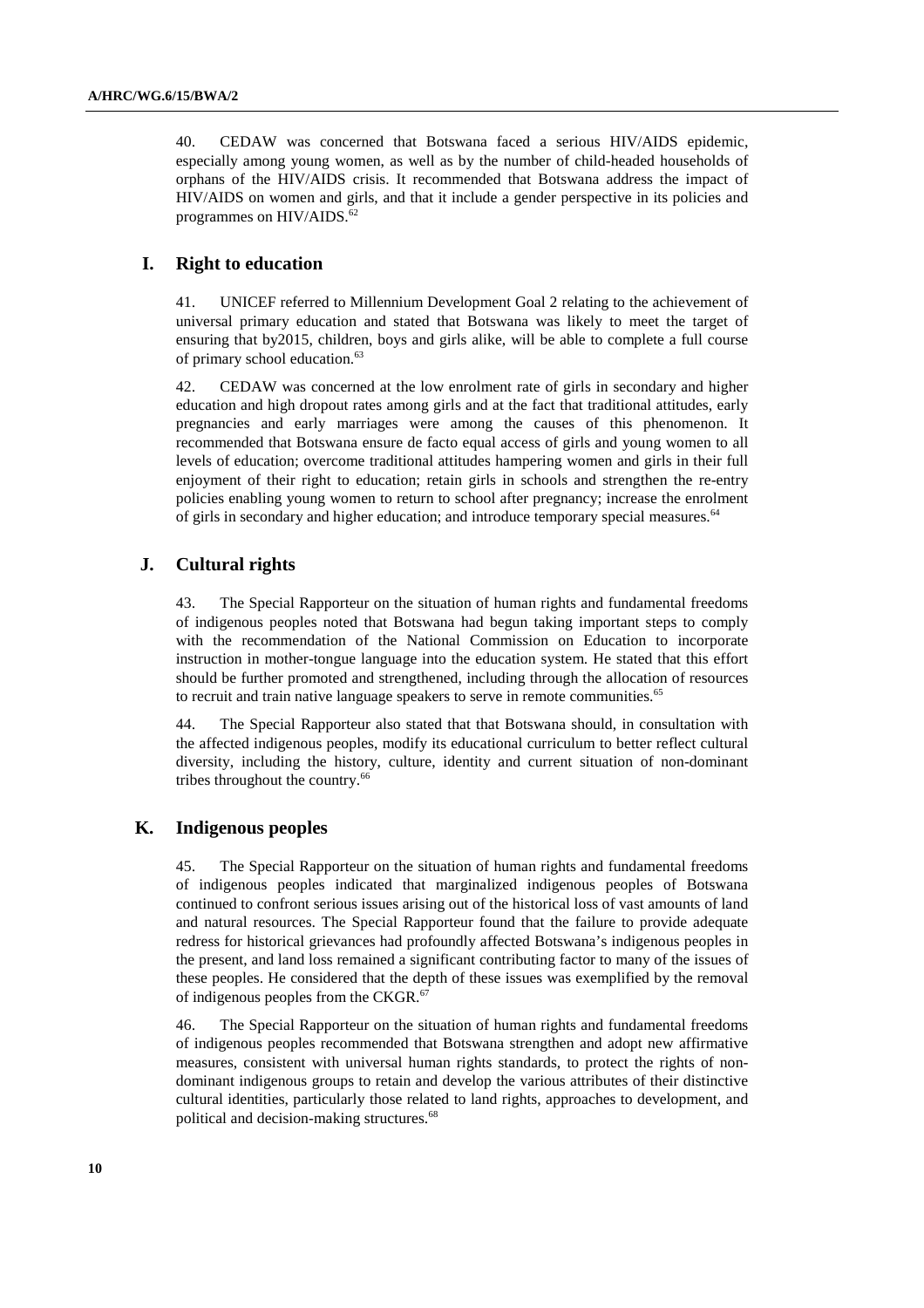47. The Special Rapporteur on the situation of human rights and fundamental freedoms of indigenous peoples recommended that development programmes such as the Remote Area Development Programme, promote, in consultation with the affected communities, economic and other development activities that align with the culture of the targeted communities, including hunting and gathering activities.<sup>69</sup> He also recommended that Botswana seek to identify the lands traditionally used and occupied by these indigenous groups and incorporate in the land-board system a respect for and recognition of those groups' particular interests in such lands;<sup>70</sup> in consultation with its indigenous peoples, work to develop and implement a comprehensive policy and corresponding procedure directed specifically at facilitating consultations with local communities on all issues that affected their particular rights and interests, $^{71}$  and further pursue the development of specific policies and programmes to provide redress for historical injustices, including those recommended in the 2003 review of the Remote Area Development Programme.<sup>72</sup>

48. With regard to the CKGR, the Special Rapporteur on the situation of human rights and fundamental freedoms of indigenous peoples recommended that Botswana fully and faithfully implement the decision by the High Court of Botswana in the case of *Roy Sesana and Others* v. *The Attorney General* and take additional remedial action in accordance with international standards relating to the removal of indigenous peoples from their traditional lands. He also recommended that such remedial action include, at a minimum, facilitating the return of all those removed from the reserve who wished to do so, allowing them to engage in subsistence hunting and gathering in accordance with traditional practices, and providing them with the same government services available to people elsewhere in Botswana, including access to water.<sup>73</sup>

### **L. Right to development and environmental issues**

49. UNICEF stated that Botswana's graduation to upper middle class income status resulted in a decline in donor support. The country's continued dependence on diamond mining was its greatest source of vulnerability. Economic diversification was therefore of paramount importance if Botswana was to sustain its development. Botswana's priority partnership interest was therefore expanding outward trade, increasing foreign direct investment and accessing new technologies.<sup>74</sup>

50. UNICEF referred to Millennium Development Goal 7 on ensuring environmental stability and stated that Botswana had achieved the target in relation to access to water with 91 percent of the population having access to safe drinking water. UNICEF also added that Botswana was on course and likely to meet the target on sanitation.<sup>75</sup>

51. UNICEF stated that while legislation and programmes had been developed and implemented towards ensuring environmental stability, a number of challenges remained including the absence of legislation for coordinated environmental management planning, inadequate institutional capacity, the lack of capacity to develop natural resource accounts resulting in gaps in those accounts; and the absence of recycling of waste water and waste materials in urban areas.<sup>76</sup>

*Notes* 

 $1$  Unless indicated otherwise, the status of ratifications of instruments listed in the table may be found on the official website of the United Nations Treaty Collection database, Office of Legal Affairs of the United Nations Secretariat, http://treaties.un.org/. Please also refer to the United Nations compilation on Botswana from the previous cycle (A/HRC/WG.6/3/BWA/2).

 $2$  The following abbreviations have been used for this document: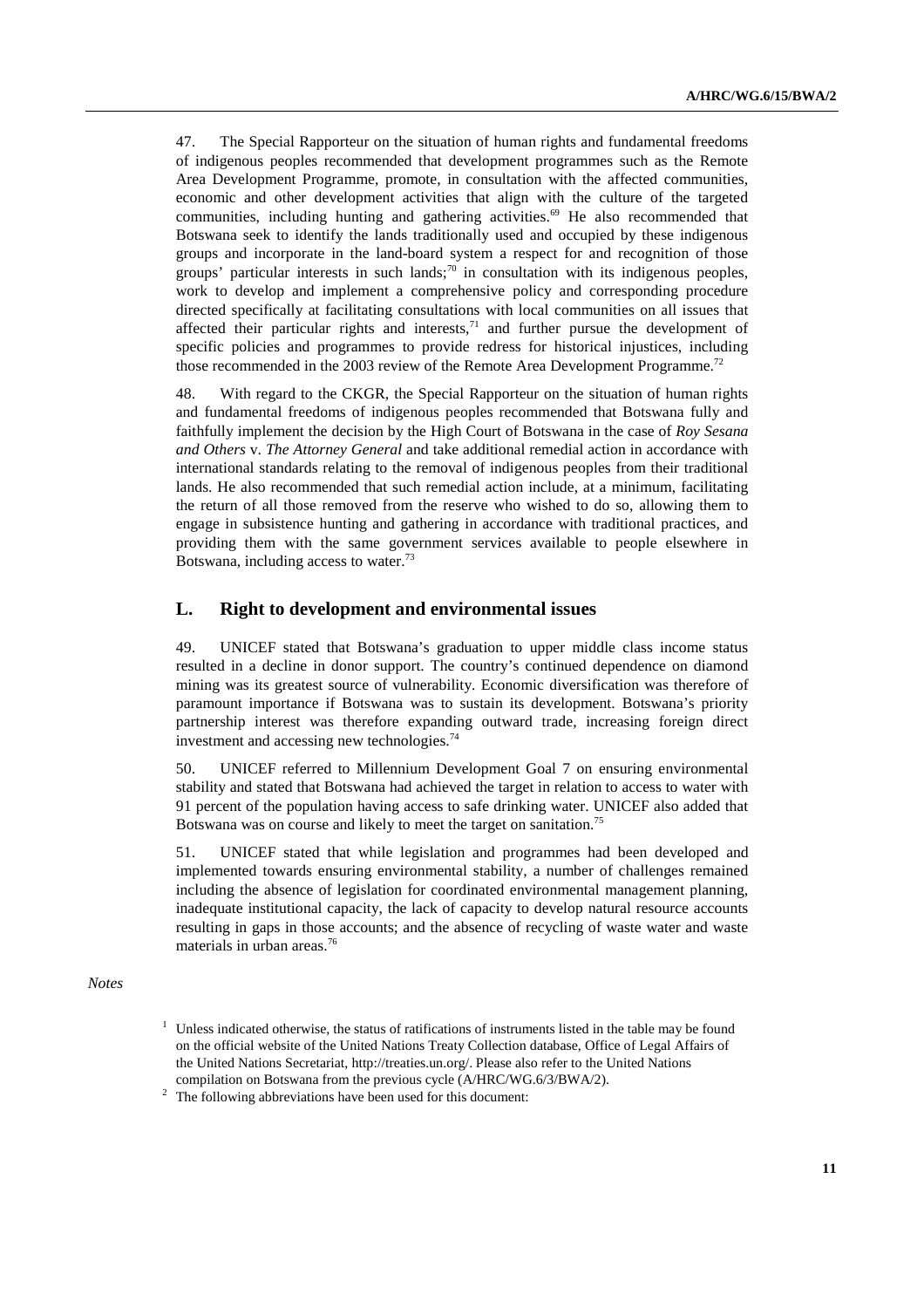| <b>ICERD</b>     | International Convention on the Elimination of All Forms of Racial                            |
|------------------|-----------------------------------------------------------------------------------------------|
|                  | Discrimination                                                                                |
| <b>ICESCR</b>    | International Covenant on Economic, Social and Cultural Rights                                |
| <b>OP-ICESCR</b> | Optional Protocol to ICESCR                                                                   |
| <b>ICCPR</b>     | International Covenant on Civil and Political Rights                                          |
| <b>ICCPR-OP1</b> | Optional Protocol to ICCPR                                                                    |
| <b>ICCPR-OP</b>  | Second Optional Protocol to ICCPR, aiming at the abolition of the death                       |
|                  | penalty                                                                                       |
| <b>CEDAW</b>     | Convention on the Elimination of All Forms of Discrimination against                          |
|                  | Women                                                                                         |
| <b>OP-CEDAW</b>  | Optional Protocol to CEDAW                                                                    |
| <b>CAT</b>       | Convention against Torture and Other Cruel, Inhuman or Degrading                              |
|                  | <b>Treatment or Punishment</b>                                                                |
| OP-CAT           | Optional Protocol to CAT                                                                      |
| <b>CRC</b>       | Convention on the Rights of the Child                                                         |
| OP-CRC-AC        | Optional Protocol to CRC on the involvement of children in armed conflict                     |
| OP-CRC-SC        | Optional Protocol to CRC on the sale of children, child prostitution and child<br>pornography |
| OP-CRC-IC        | Optional Protocol to CRC on a communications procedure                                        |
| <b>ICRMW</b>     | International Convention on the Protection of the Rights of All Migrant                       |
|                  | Workers and Members of Their Families                                                         |
| <b>CRPD</b>      | Convention on the Rights of Persons with Disabilities                                         |
| <b>OP-CRPD</b>   | <b>Optional Protocol to CRPD</b>                                                              |
| <b>CPED</b>      | International Convention for the Protection of All Persons from Enforced                      |
|                  | Disappearance.                                                                                |

3 Individual complaints: ICCPR-OP 1, art 1; OP-CEDAW, art. 1; OP-CRPD, art. 1; OP-ICESCR, art. 1; OP-CRC-IC, art.5; ICERD, art. 14; CAT, art. 22; ICRMW, art. 77; and CPED, art. 3. Inquiry procedure. OP-CEDAW, art. 8; CAT, art. 20; CPED, art. 33; OP-CRPD, art. 6; OP-ICESCR, art. 11; and OP-CRC-IC, art. 13. Inter-State complaints: ICCPR, art. 41; ICRMW, art. 76; CPED, art. 32; CAT, art. 21; OP-ICESCR, art. 10; and OP-CRC-IC, art. 12. Urgent action: CPED, art. 30.

<sup>4</sup> Concluding observations of the Committee on the Elimination of Discrimination against Women (CEDAW/C/BOT/CO/3), para. 48.

- <sup>5</sup> Letter dated 24 November 2011 from the Human Rights Committee to the Permanent Mission of the Republic of Botswana in Geneva, p. 2, available at
- http://www2.ohchr.org/english/bodies/hrc/docs/followup/BotswanaFUNovember2011.pdf. <sup>6</sup> Protocol to Prevent, Suppress and Punish Trafficking in Persons, Especially Women and Children,
- supplementing the United Nations Convention against Transnational Organized Crime.
- $7$  1951 Convention relating to the Status of Refugees and its 1967 Protocol, 1954 Convention relating to the Status of Stateless Persons. Botswana did not ratify the 1961 Convention on the Reduction of Statelessness.
- <sup>8</sup> Geneva Convention for the Amelioration of the Condition of the Wounded and Sick in Armed Forces in the Field (First Convention); Geneva Convention for the Amelioration of the Condition of Wounded, Sick and Shipwrecked Members of Armed Forces at Sea (Second Convention); Geneva Convention relative to the Treatment of Prisoners of War (Third Convention); Geneva Convention relative to the Protection of Civilian Persons in Time of War (Fourth Convention); Protocol Additional to the Geneva Conventions of 12 August 1949, and relating to the Protection of Victims of International Armed Conflicts (Protocol I); Protocol Additional to the Geneva Conventions of 12 August 1949, and relating to the Protection of Victims of Non-International Armed Conflicts (Protocol II); Protocol Additional to the Geneva Conventions of 12 August 1949, and relating to the Adoption of an Additional Distinctive Emblem (Protocol III). For the official status of ratifications, see Federal Department of Foreign Affairs of Switzerland, at www.eda.admin.ch/eda/fr/home/topics/intla/intrea/chdep/warvic.html.
- 9 International Labour Organization Convention No. 29 concerning Forced or Compulsory Labour; Convention No. 105 concerning the Abolition of Forced Labour; Convention No. 87 concerning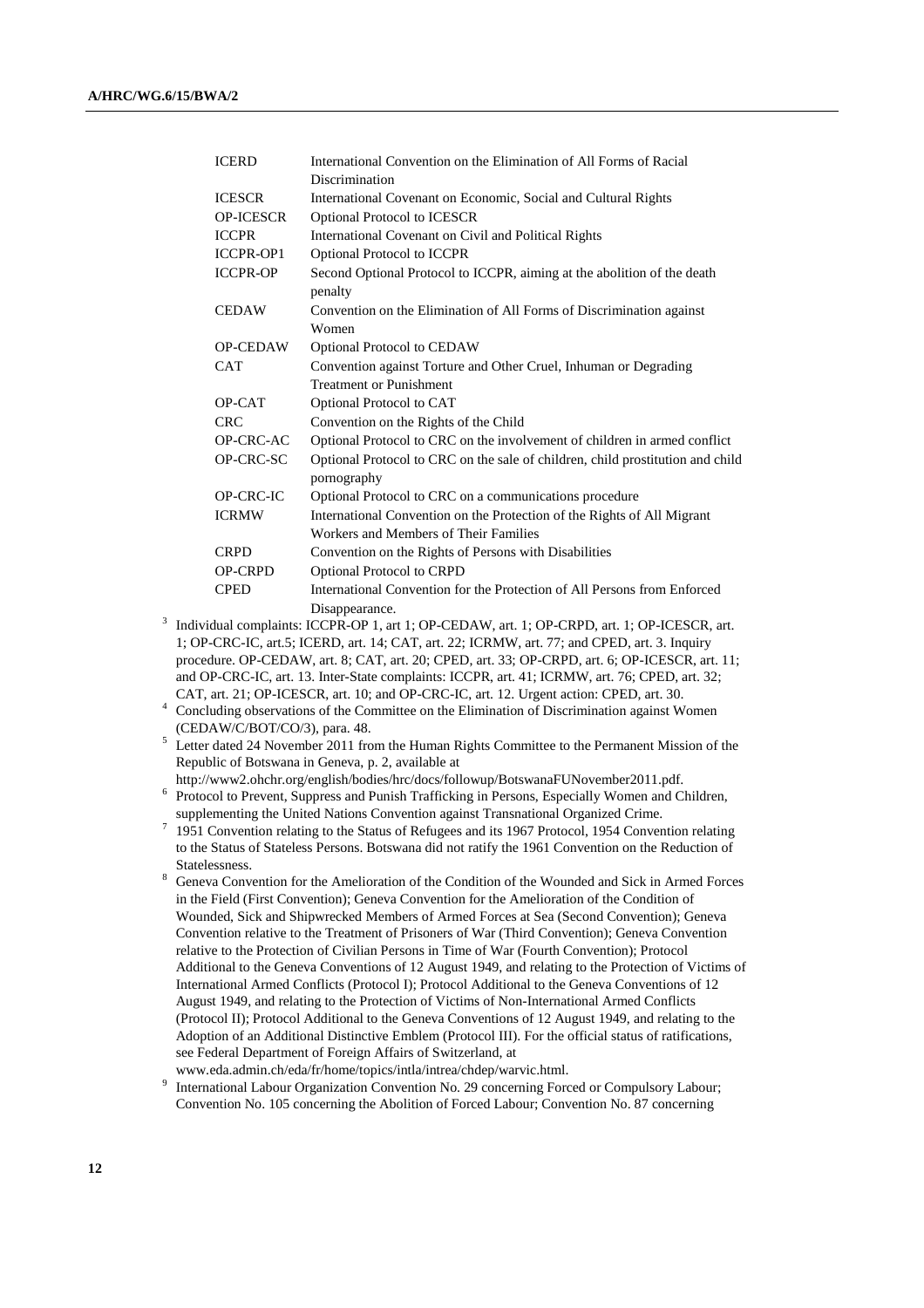Freedom of Association and Protection of the Right to Organise; Convention No. 98 concerning the Application of the Principles of the Right to Organise and to Bargain Collectively; Convention No. 100 concerning Equal Remuneration for Men and Women Workers for Work of Equal Value; Convention No. 111 concerning Discrimination in Respect of Employment and Occupation; Convention No. 138 concerning Minimum Age for Admission to Employment; Convention No. 182 concerning the Prohibition and Immediate Action for the Elimination of the Worst Forms of Child Labour.

- <sup>10</sup> International Labour Organization Convention No.169, concerning Indigenous and Tribal Peoples in Independent Countries; International Labour Organization Convention No.189 concerning Decent Work for Domestic Workers.
- <sup>11</sup> CEDAW/C/BOT/CO/3, paras. 9 and 10.
- $12$  Ibid.
- <sup>13</sup> Ibid., paras. 17 and 18.
- Ibid., paras. 19 and 20.
- <sup>15</sup> The following abbreviations have been used for this document:

| Committee on the Elimination of Racial Discrimination        |
|--------------------------------------------------------------|
| HR Committee Human Rights Committee:                         |
| Committee on the Elimination of Discrimination against Women |
| Committee against Torture;                                   |
| Committee on the Rights of the Child.                        |
|                                                              |

- <sup>16</sup> Concluding observations of the Committee on the Elimination of Racial Discrimination (CERD/C/BWA/CO/16), para. 12; Letter dated 12 March 2010 from CERD to the Permanent Mission of the Republic of Botswana in Geneva, available at
	- http://www2.ohchr.org/english/bodies/cerd/docs/Botswana\_12.03.2010.pdf.
- <sup>17</sup> Letter dated 12 March 2010 from CERD to the Permanent Mission of the Republic of Botswana in Geneva, available at http://www2.ohchr.org/english/bodies/cerd/docs/Botswana\_12.03.2010.pdf. See also CERD, *Official Records of the General Assembly, Sixty-fifth session, Supplement No. 18 (*A/65/18), paragraph. 24.
- <sup>18</sup> A/65/18, para. 24. See also Letter dated 12 March 2010 from CERD to the Permanent Mission of the Republic of Botswana in Geneva, available at
- http://www2.ohchr.org/english/bodies/cerd/docs/Botswana\_12.03.2010.pdf. <sup>19</sup> Letter dated 12 March 2010 from CERD to the Permanent Mission of the Republic of Botswana in Geneva, p. 1, available at http://www2.ohchr.org/english/bodies/cerd/docs/Botswana\_12.03.2010.pdf.
- <sup>20</sup> Letter dated 24 November 2011 from the HR Committee to the Permanent Mission of the Republic of Botswana in Geneva, available at
- http://www2.ohchr.org/english/bodies/hrc/docs/followup/BotswanaFUNovember2011.pdf.
- $21$  CCPR/C/BWA/CO/1/Add.1.
- <sup>22</sup> Letter dated 24 November 2011 from HR Committee to the Permanent Mission of the Republic of Botswana in Geneva, available at

http://www2.ohchr.org/english/bodies/hrc/docs/followup/BotswanaFUNovember2011.pdf. See also concluding observations of the Human Rights Committee (CCPR/C/BWA/CO/1), paragraph 26.

- <sup>23</sup> For the titles of special procedures, see www.ohchr.org/EN/HRBodies/SP/Pages/Themes.aspx and www.ohchr.org/EN/HRBodies/SP/Pages/Countries.aspx.
- <sup>24</sup> OHCHR Report 2011, p. 125.
- <sup>25</sup> CEDAW/C/BOT/CO/3, paras. 23 and 24.
- $^{26}$  Ibid., paras. 11 and 12.
- <sup>27</sup> Ibid., para. 22.
- A/HRC/15/37/Add.2, para. 80.
- $^{29}$  Ibid., para. 77.
- CCPR/C/BWA/CO/1, CO/1, para. 13.
- <sup>31</sup> Letter dated 24 November 2011 from HR Committee to the Permanent Mission of the Republic of Botswana in Geneva, p. 2, available at
- http://www2.ohchr.org/english/bodies/hrc/docs/followup/BotswanaFUNovember2011.pdf.
- <sup>32</sup> UNICEF Botswana, Annual Report 2011, p. 13.
- <sup>33</sup> CEDAW/C/BOT/CO/3, paras. 25 and 26.